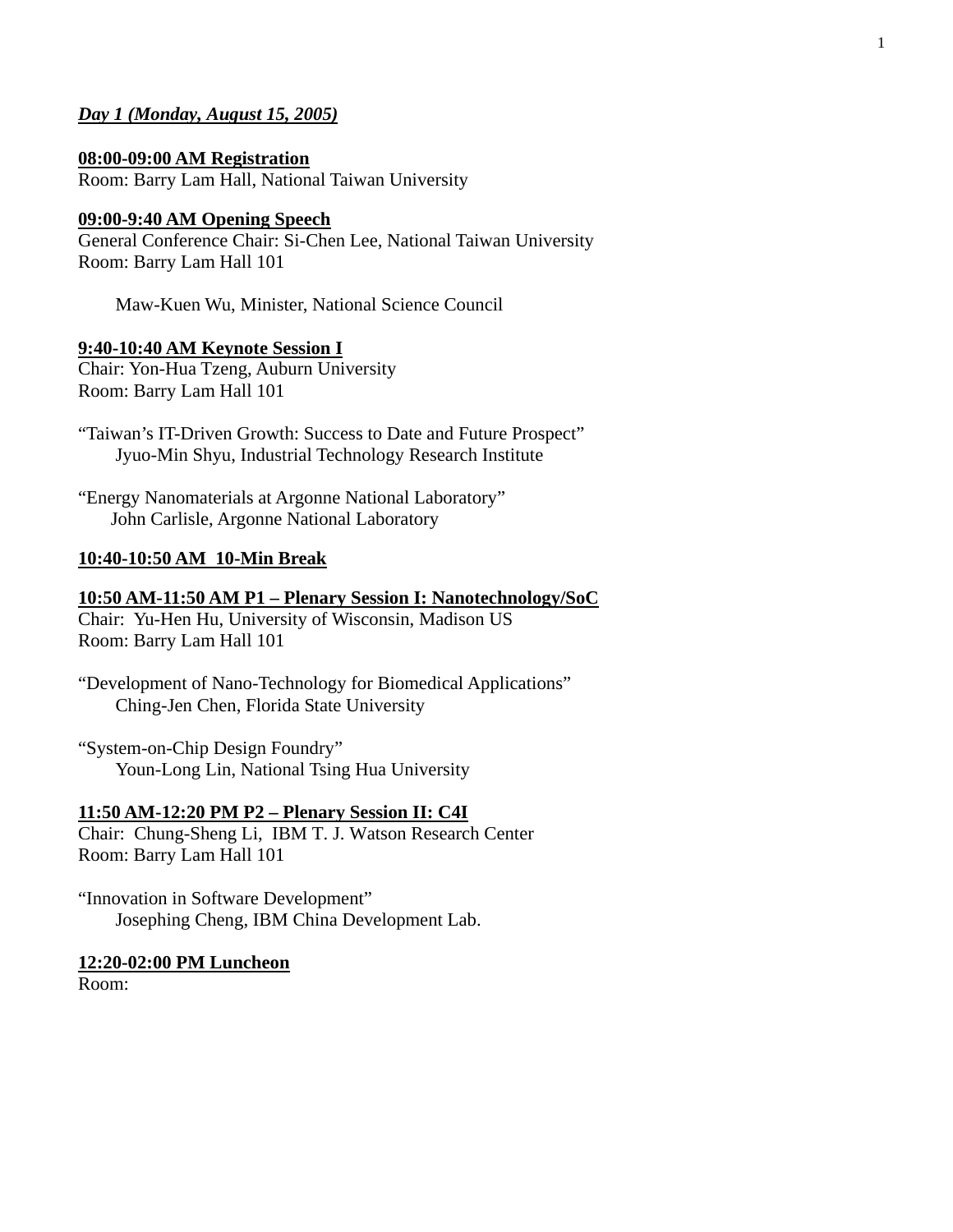# **02:00-03:45 PM Parallel Technical Sessions**

## **T1 – Technical Session 1: Nanotechnology/MEMS (I)**

Chair: Darrin J. Young, Case Western Reserve University Room: Barry Lam Hall 114

"Advances in Carbon Nanotubes Electronics" Yu-Ming Lin, IBM T. J. Watson Research Center

"Quantum Dot Devices for Optoelectronics Applications" Yan-Kuin Su, National Cheng Kung University

"Biomechanics at the Micro Scale" William C. Tang, University of California, Irvine

## **T2 – Technical Session 2: System-on-Chip (I)**

Chair: An-Yeu Wu, National Taiwan University Room: Barry Lam Hall 113

"Trend and Challenge on System-on-Chip Technology for Multimedia System Design," Yen-Kuang Chen, Intel, and Sun-Yuan Kung, Princeton

"An FPGA Architectural Design of Parameter-Adaptive Real-Time Image Processing System for Edge Detection,"

Pei-Yung Hsiao, Chang Gang Univ.

"SoC Infrastructure IPs"

I. J. Huang, National Sun Yet-Sen University

"Multi-Gigabit Serial Link Transceiver: Off-Chip and On-Chip" Shyh-Jye Jou, National Chiao Tung University

#### **T3 – Technical Session 3: Bioinformatics (I)**

Chair: Sue-Jane Wang, U.S. Food and Drug Administration Room: Department of CSIE. R. 101

"Quality Assessment of Gene Expression Data" Chen-An Tsai, University of Alabama

- "Pharmacogenomics and Variation in Drug Therapy" Steven Wong, Medical College of Wisconsin, Milwaukee
- "Liquid Bead Arrays Meet Multiplexing Needs of Clinical and Research Laboratories" Grant Gibson, Luminexcorp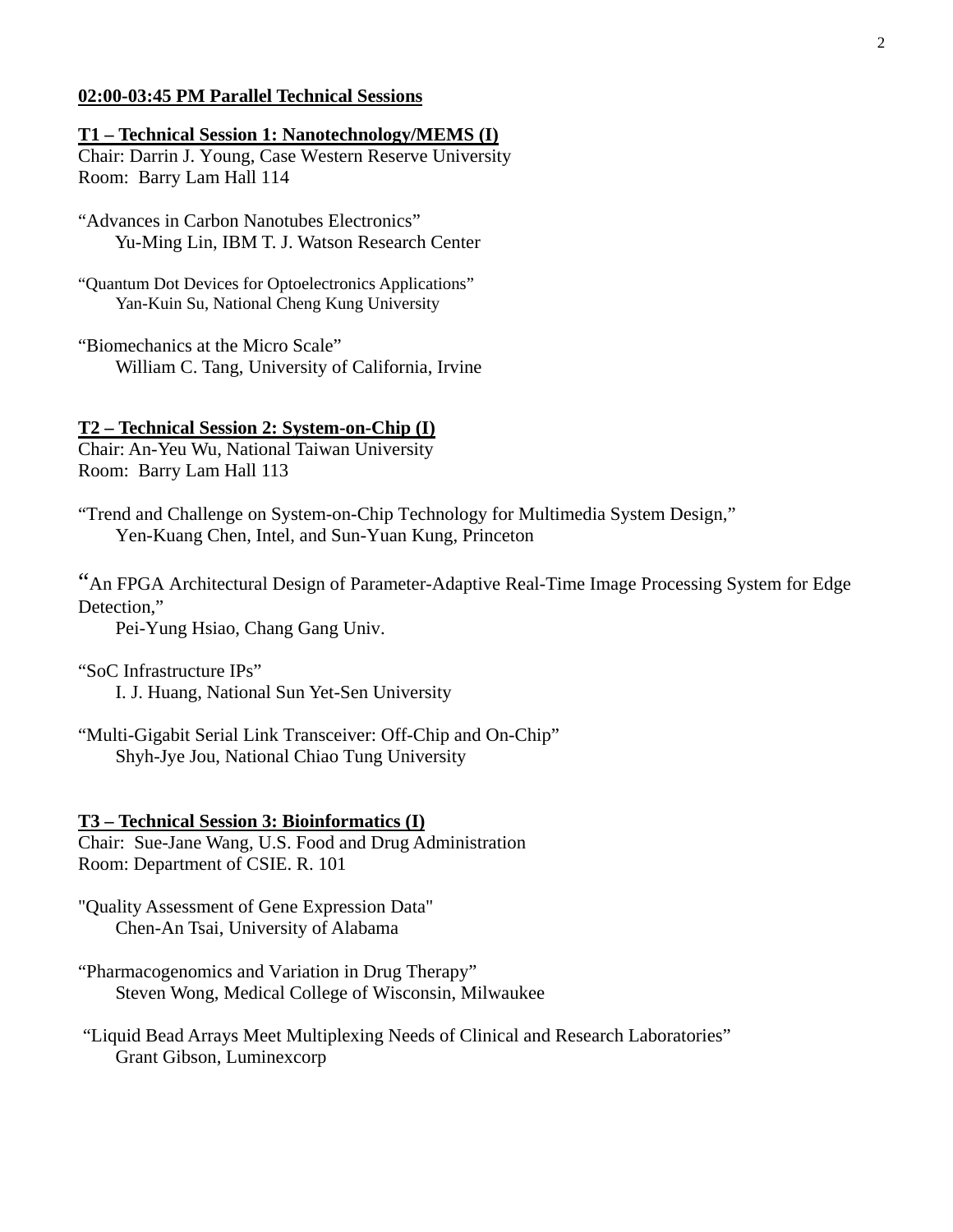## **T4 – Technical Session 4 : C4I (I)**

Chair: Hui-I Hsiao, IBM Almaden Research Center Room: Barry Lam Hall 112

- "Perfect Relevance: The Next Frontier" Hong-Jiang Zhang and Wei-Ying Ma, Microsoft Research Asia Advanced Technology
- "A Unified Learning Paradigm for Large-scale Personalized Information Management" Edward Chang, University of California, Santa Barbara

Panel: Disruptive Trends in Software Industry Moderator: Chung-Sheng Li, IBM T. J. Watson Research Center Panelists: Josephing Cheng, IBM China Development Lab. Hong-Jiang Zhang, Microsoft Research Asia Advanced Technology Edward Chang, University of California, Santa Barbara

# **03:45-04:15 PM 30-Min Break**

# **04:15-06:00 PM Parallel Technical Sessions**

**T5 – Technical Session 5: Nanotechnology/MEMS (II)** Chair: Ching Fuh Lin, National Taiwan University Room: Barry Lam Hall 114

"Nano-technology in Silicon Foundries" Denny D. Tang , TSMC

"High-performance Fully Integrated 4 GHz CMOS LC VCO in Standard 0.18-µm CMOS Technology" Shey-Shi Lu, National Taiwan University

"Microchip Electrophoresis and Related Technologies" Shu-Hui Chen, National Cheng Kung University

 "Electrostatic Manipulation of Nanoparticles and Nanowires for Chemical and Biological Sensing" S. Gwo, National Tsing Hua University,

# **T6 – Technical Session 6: System-on-Chip (II)**

Room: Barry Lam Hall 113

Panel: Next Stage of NSOC Program

Moderator: Wei Hwang, National Chiao Tung University

Panelists: Sun-Yuan Kung, Princeton University Yu-Hen Hu, University of Wisconsin, Madison Edwin Sha, University of Texas, Dallas Chau-Chin Su, Shyh-Jye Chou, National Chiao Tung University Tzi-Dar Chiueh, National Taiwan University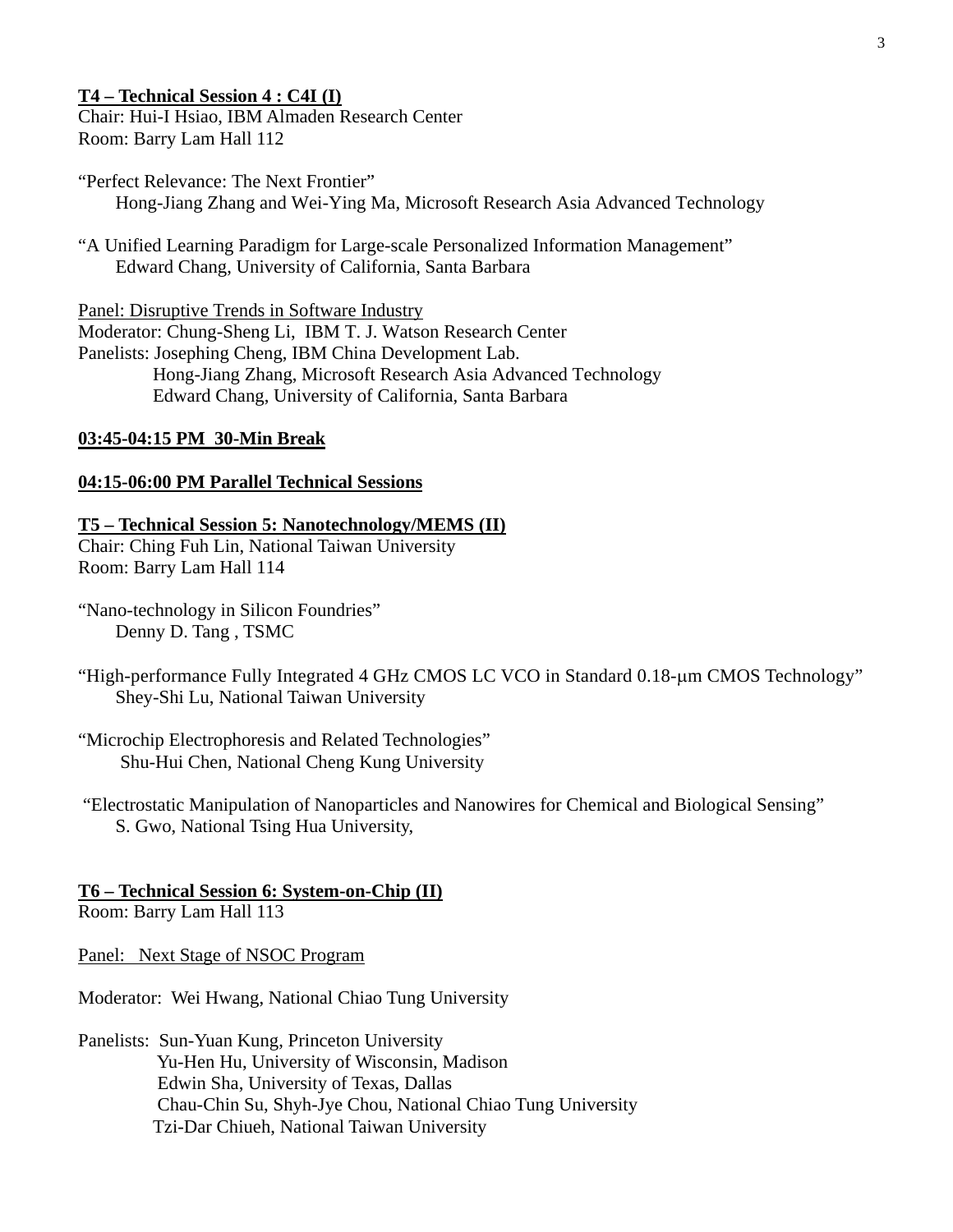Jhing-Fa Wang, National Cheng Kung University

## **T7 – Technical Session 7: Bioinformatics (II)**

Chair: Cheng-Yen Kao, National Taiwan University Room: Department of CSIE. R. 101

"Consensus Scoring Criteria in Structure-based Virtual Screening" Jinn-Moon Yang, National Chiao Tung University

"A Biological Data Warehousing System for Identifying Transcriptional Regulatory Sites from Gene Expressions of Microarray Data" Jorng-Tzong Horng, National Central University

"Constructing a SMBL-Based S-System Simulation Platform" Cheng-Yan Kao, National Taiwan University

"InfoTech Algorithms for Optimizing BioTech Practice on High-Throughput Differential Detection Among Symptom/Syndrome-Related Pathogens"

Chun-Fan Chang, Chinese Culture University

# **T8 – Technical Session 8: C4I (II)**

Chair: Ming-Syan Chen, National Taiwan University Room: Barry Lam Hall 112

"An Overview of Technology Trends and Innovation Potential in Recording, Storing, Dissemination, Presentation, Application and Creation of Knowledge" Wei-Hsing Wang, NicheUSA, LLC

 "Advanced Technology for Managing XML Document Collection" Hui-I Hsiao, IBM Almaden Research Center

 "Real-time Event Driven Architecture for Activity Monitoring and Early Warning" Chung-Sheng Li, IBM T. J. Watson Research Center

# Panel: Developing Insight from Data Overload

 Moderator: Ming-Syan Chen, National Taiwan University Panelists: Wei-Hsing Wang, NicheUSA, LLC Hui-I Hsiao, IBM Almaden Research Center Chung-Sheng Li, IBM T. J. Watson Research Center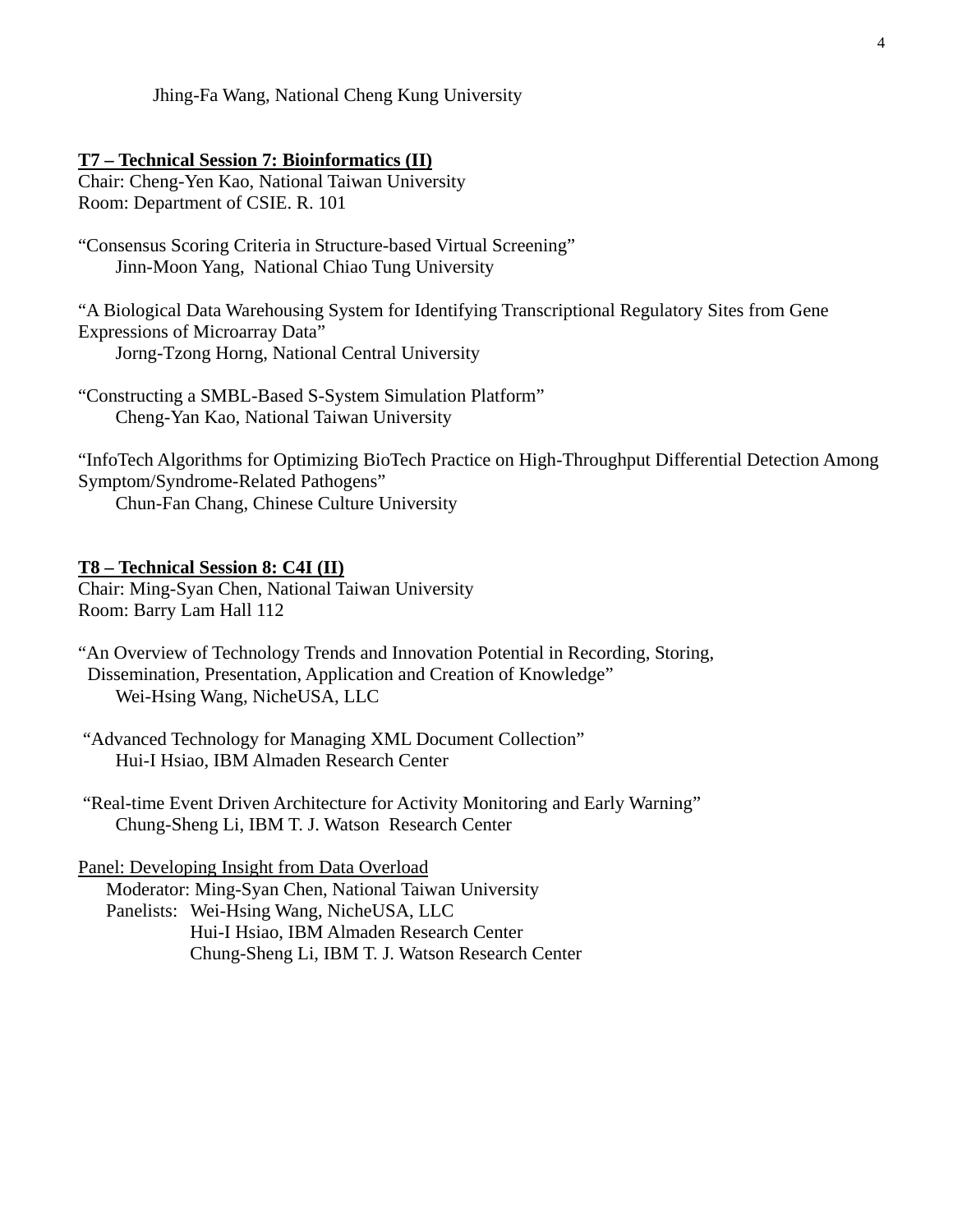# *Day 2 (Tuesday, August 16, 2005)*

# **08:00-09:00 AM Registration**

# **09:00-10:40 AM K2 - Keynote Session II**

General Conference Chair: Sun-Yuan Kung Co-Chair: Sue-Jane Wang, U.S. Food and Drug Administration Room: Barry Lam Hall 101

Keynote Speeches:

"Manufacturing of Low-Cost Enzymatic Biosensors Using Thick Film Processing" Chung-Chiun Liu, Case Western Reserve University

"Parallel Embedded Systems: Optimizations and Challenges" Edwin Sha, University of Texas, Dallas

"Computation Biology: Biology for the Future" Michael Gribskov, Purdue University

# **10:40-10:50 AM 10-Min Break**

#### **10:50-11:50 AM P3 - Plenary Session III: Bioinformatics/SoC**

Chair: Ming Ouhyoung, National Taiwan University Room: Barry Lam Hall 101

"Utility of High Dimensional Genomic Composite Biomarkers in Therapeutic and/or Diagnostic Development"

Sue-Jane Wang, U.S. Food and Drug Administration

"SoC IP Design for Multimedia and Communications" Myung Hoon Sunwoo, Ajou University, Korea

**11:50 AM-12:20 PM P4 – Plenary Session IV: MEMS** Chair: Fan-Gang Tsen, National Tsing Hua Unicersity

Room: Barry Lam Hall 101

"Wireless Strain Sensing Microsystem" Darrin J. Young, Case Western Reserve University

#### **12:20-2:00 PM Luncheon**

Room: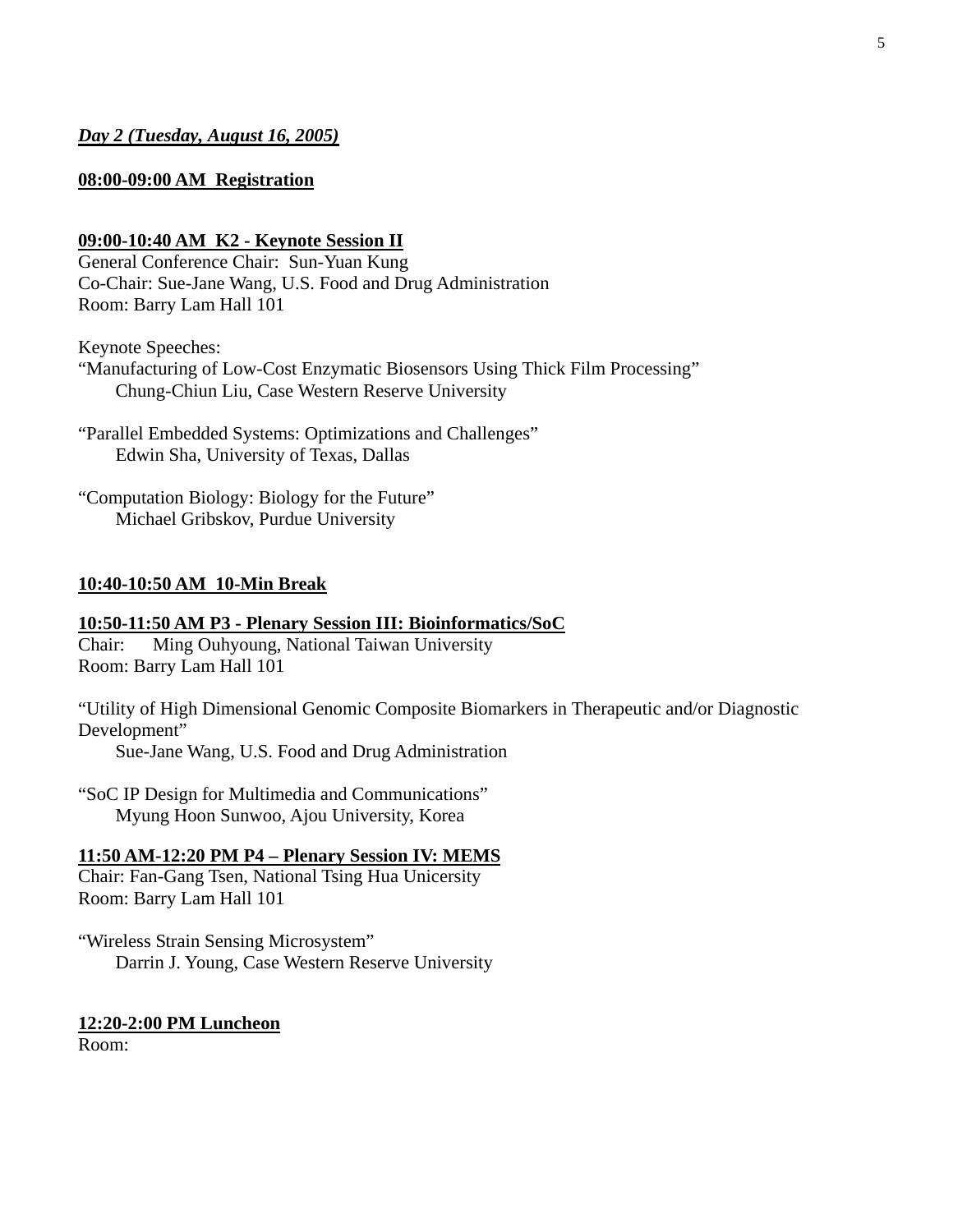## **02:00-03:45 PM Parallel Technical Sessions**

## **T9 – Technical Session 9: Nanotechnology/MEMS (III)**

Chair: Yu-Cheng Lin, National Cheng Kung University Room: Barry Lam Hall 114

"Nano-Materials for Optoelectronic Devices" Wei-Fang Su, National Taiwan University,

- "Photonic Performance of Si Nanocluster Grown by Laser Assistance" C. T. Lee, National Cheng Kung University
- "Surface Tension Dominated Powerless Nano/Micro Fluidic Systems" Fan-Gang Tseng, National Tsing Hua University

## **T10 – Technical Session 10: System-on-Chip (III)**

Chair: Howard H. Chen, IBM Research Division Room: Barry Lam Hall 113

- "On Three-Stage Interconnection Networks for Group Communications" Yu-Liang Wu, Chinese University of Hong Kong
- "High-Precision Frequency Synthesizers for UWB Applications" T. C. Lee, National Taiwan University
- "A Spread-Spectrum Clock Generator Using a Capacitor Multiplication Technique" S. I. Liu, National Taiwan University
- "General Purpose RFICs Using 0.35 um SiGe BiCMOS Technology " C. C. Meng, National Chiao Tung University

#### **T11 – Technical Session 11: Bioinformatics (III)**

Chair: Sue-Jane Wang, U.S. Food and Drug Administration Room: Department of CSIE. R. 101

"Gene Annotation and Network in Cancer Research" Hsueh-Fen Juan, National Taiwan University

"Identification of RNA-Binding Protein Residues Using Machine Learning Approaches" Hsuen-Cheng Huang, National Yang Ming University

"Detecting Homogeneity in Protein Sequence Clusters for Automatic Functional Annotation and Noise Detection"

Chien-Yu Chen, National Taiwan University

"Study on Fast Rough Alignment for Two-Stage Protein Structure Comparison Algorithm" Chien-Kang Huang, National Taiwan University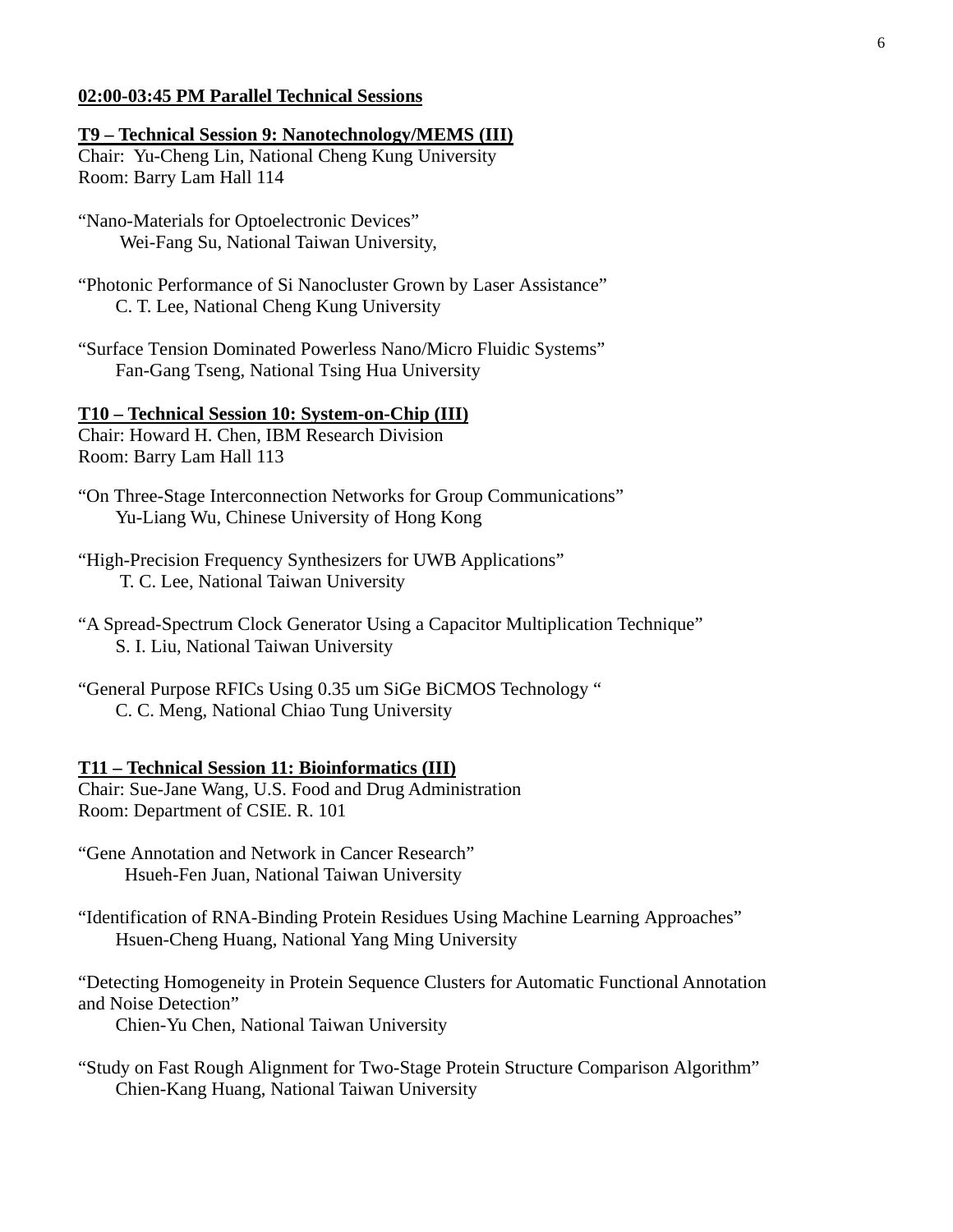# **T12 - Technical Session 12: C4I (III)**

Chair: Simon Sheu, National Tsing Hua University Room: Barry Lam Hall 112

- "On the Potential of Sensor-Enhanced Active RFIDs" Ju-Peng Chen, Tsung-Han Lin, and Polly Huang, National Taiwan University
- "IP Datacasting and Channel Error Handling with DVB-H" Jason Yao, Weifeng Huang, and Ming-Syan Chen, National Taiwan University

"Web Information Hierarchy and Importance Mining based on DOM Information Distillation" Tseng-Yi Feng, Hung-Yu Kao, National Cheng Kung University

- "KACU: K-means with Hardware Centroid-Updating" Wei-Chuan Liu, Jiun-Long Huang\*, and Ming-Syan Chen, National Taiwan University and \*National Chiao Tung University
- "Bandwidth-Efficient Multicast in Heterogeneous Wireless Networks" De-Nian Yang, National Taiwan University

# **03:45-04:15 PM 30-Min Break**

# **04:15-06:00 PM Parallel Technical Sessions**

# **T13 – Technical Session 13: Nanotechnology/MEMS (IV)**

Chair: William C. Tang, University of California, Irvine Room: Barry Lam Hall 114

 "Enhanced luminescence by second-harmonic surface plasmon resonance" Yang-Fang Chen, National Taiwan University

"Electroporation Microchips for Gene Transfection" Yu-Cheng Lin, National Cheng Kung University

"Force Measurement of Specific Antibody-Antigen Interactions in pH-varied Liquid Environment" Long-Sun Huang, National Taiwan University

# **T14 – Technical Session 14: System-on-Chip (IV)**

Chair: Yu-Liang Wu, Chinese University of Hong Kong Room: Barry Lam Hall 113

- "Hierarchical Built-in Self-test for System-on-Chip Design" Howard H. Chen, IBM Research Division
- "Accurate RTL Power Estimation for a Security Processor" Shi-Yu Huang, National Tsing Hua University